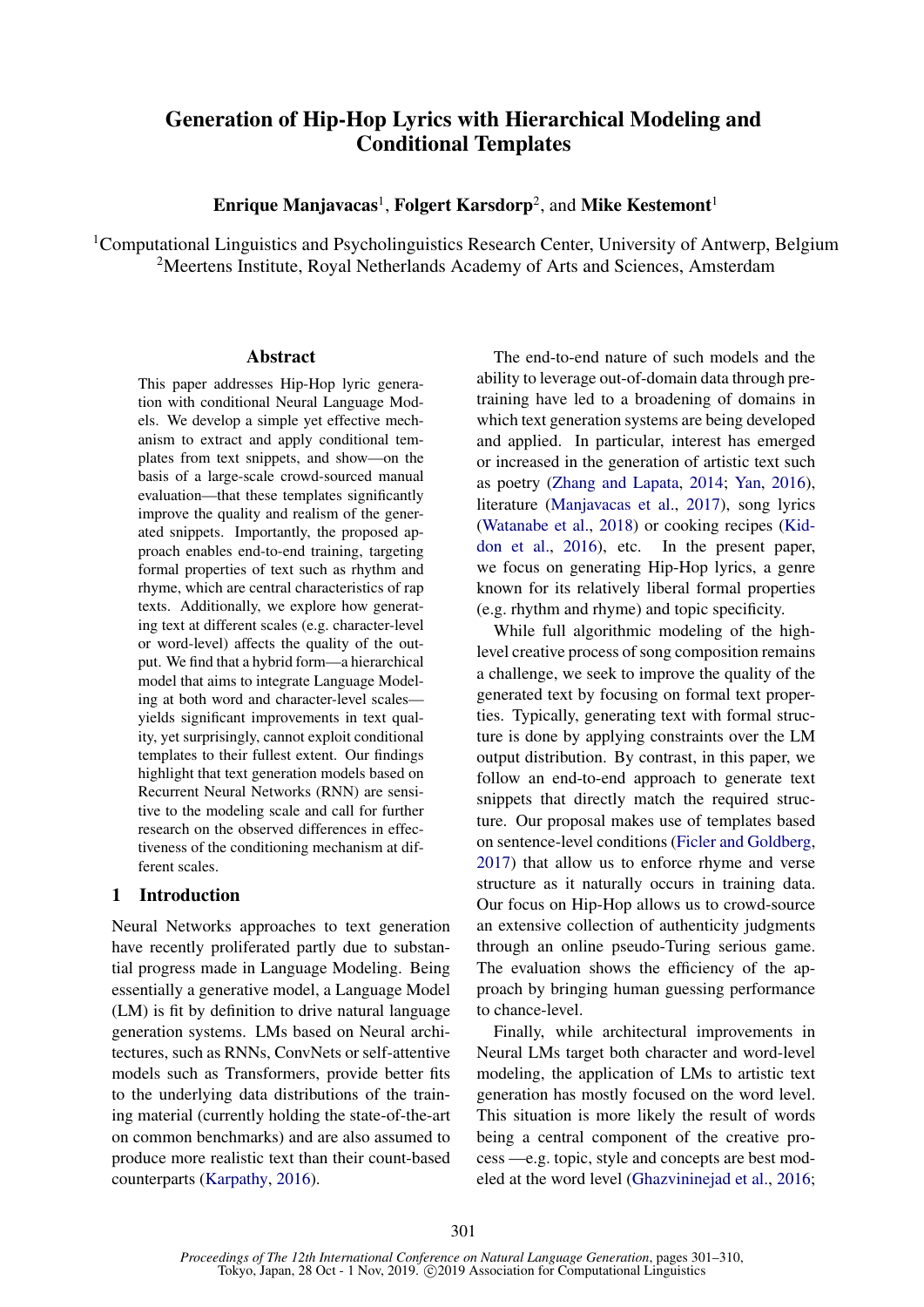[Yan,](#page-9-1) [2016\)](#page-9-1)—, than a lack of generation capabilities of character-level LMs [\(Karpathy et al.,](#page-8-4) [2015\)](#page-8-4). Moreover, despite a few exceptions [\(Jagfeld et al.,](#page-8-5) [2018\)](#page-8-5), comparisons of LM-based generation systems at different scales are not common. To fill this gap, we explore the effects of modeling scale on text generation quality — including characterlevel, syllable-level and a hierarchical LM (HLM) — as well as the interplay between modeling scale and the proposed conditional template approach.

More specifically, we make the following contributions. (i) We introduce a simple approach to template-based generation, suitable for genres with a loose formal structure such as poetry or Hip-Hop. Crucially, this approach does not require search or constrained decoding to generate formally correct output. (ii) We present a comparison of unconstrained language generation with LMs at different scales and provide empirical evidence that hierarchical modeling produces more realistic output than both character-level and word-level modeling. (iii) We find that the success of the conditioning mechanism is dependent on the LM scale and the type of condition. In particular, we find that the gains from hierarchical modeling do not compound with the benefits obtained from the conditioning mechanism, which calls for further research on the matter.

# 2 Related Work

Much research has been devoted to poetry generation systems, and the field has reached a considerable degree of maturity (see (Gonçalo Oliveira, [2017\)](#page-8-6)). A variety of approaches based on LMs have been proposed, including both Markov Models [\(Barbieri et al.,](#page-8-7) [2012\)](#page-8-7) and RNNs [\(Zhang](#page-9-0) [and Lapata,](#page-9-0) [2014;](#page-9-0) [Ghazvininejad et al.,](#page-8-3) [2016;](#page-8-3) [Yan,](#page-9-1) [2016;](#page-9-1) [Hopkins and Kiela,](#page-8-8) [2017;](#page-8-8) [Lau et al.,](#page-8-9) [2018\)](#page-8-9). In the literature on Hip-Hop lyric generation, besides an RNN-based LM [\(Potash et al.,](#page-9-4) [2015\)](#page-9-4), researchers have explored retrieval-based approaches where a Support Vector Machine is trained to select the continuing sentence based on formal properties of the text and global semantic coherence [\(Malmi et al.,](#page-8-10) [2016\)](#page-8-10). Moreover, various strategies have been proposed to generate text that matches specific verse structures. For example, [Zhang and Lapata](#page-9-0) [\(2014\)](#page-9-0) follow a generate-andselect approach that discards non-rhyming lines, and [Ghazvininejad et al.](#page-8-3) [\(2016\)](#page-8-3) use a finite-stateacceptor to decode lines that meet the desired out-

<span id="page-1-2"></span>

| Songs | Artists | Words                    | Vocabulary |
|-------|---------|--------------------------|------------|
|       |         | 64,542 28,099 37,236,248 | 380,013    |

Table 1: Counts the total number of songs, artists and words collected from the *Original Hip-Hop (Rap) Lyrics Archive* (OHHLA).

<span id="page-1-3"></span>

| <b>Statistic</b> | $\mu$  | σ      |
|------------------|--------|--------|
| Words/Song       | 576.93 | 223.77 |
| Songs/Artist     | 2.3    | 7.65   |
| Words/Artist     | 1325.2 | 4223.2 |

Table 2: Statistics on the average number of (1) words per song, (2) songs per artist, and (3) words per artist.

put structure. [Hopkins and Kiela](#page-8-8) [\(2017\)](#page-8-8) compose a WFST with an RNN to enforce meter in the output text. Finally, [Lau et al.](#page-8-9) [\(2018\)](#page-8-9) use a rhyme detector jointly trained with a LM and discard nonrhyming line-ending words based on the models' confidence scores.

### <span id="page-1-4"></span>3 Dataset

The training data for this study was derived from the *Original Hip-Hop (Rap) Lyrics Archive*  $(OHHLA)^1$  $(OHHLA)^1$ , an online archive documenting Hip-Hop through since 1992 and offering a large collecting of Hip-Hop lyrics. A total of 64,542 songs were collected. The database contains almost exclusively English songs, although codeswitching is common. The final corpus is the result of the following pre-processing steps. First, each text was tokenized using the Ucto tokenizer [\(Van Gompel et al.,](#page-9-5) [2012\)](#page-9-5). Second, all words were segmented into syllables using an in-house LSTM-based syllabifier trained on the CMU Pronouncing Dictionary [\(Lenzo,](#page-8-11) [2007\)](#page-8-11). The syllabifier's segmentation accuracy is well over 99% on both a held-out development and test set, supporting confidence in its application to the lyric data. Finally, we applied the G[2](#page-1-1)P toolkit<sup>2</sup> to extract phonological representations of words and corresponding stress patterns that will be exploited during training. The syllabified corpus consists of 43,531,133 syllables comprising 89,337 syllable types. A summary of overall corpus statistics is shown in Table [1](#page-1-2) and Table [2.](#page-1-3)

<span id="page-1-1"></span><span id="page-1-0"></span><sup>1</sup><http://www.ohhla.com>

<sup>2</sup>[https://github.com/cmusphinx/](https://github.com/cmusphinx/g2p-seq2seq) [g2p-seq2seq](https://github.com/cmusphinx/g2p-seq2seq)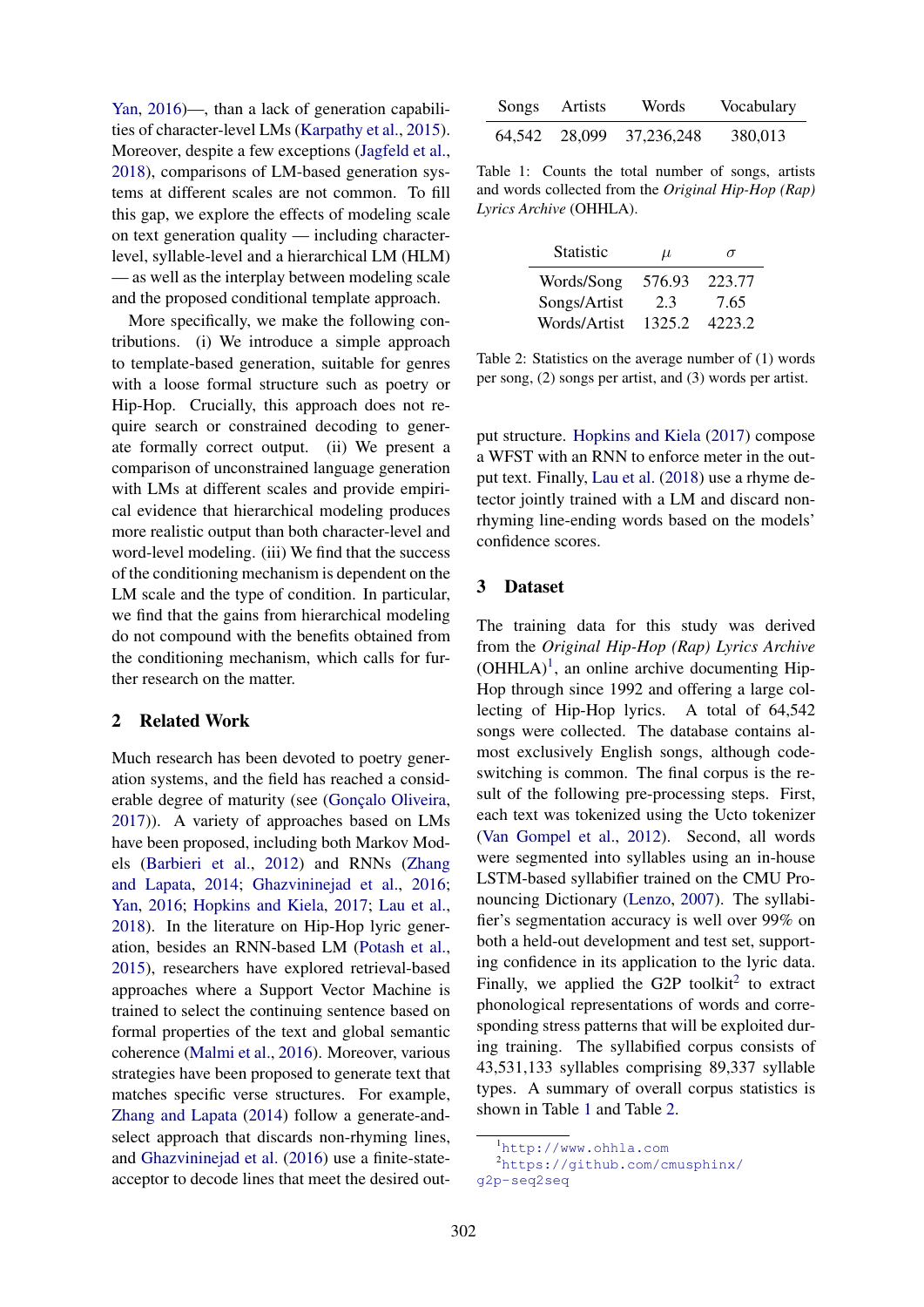#### 4 LM-based Text Generation

We generate text by sampling from a LM implemented on top of LSTM Networks [\(Hochreiter](#page-8-12) [and Schmidhuber,](#page-8-12) [1997\)](#page-8-12) trained to predict the next symbol  $y$  in the sequence given the history using the following definition:

$$
P(y_1 \dots y_n) = \prod_{t=1}^n P(y_t | y_{\dots < t}) \tag{1}
$$

Regardless of the details of specific architectures, sampling is done in the following way. Let  $x_k$ be the activation for the  $k^{th}$  vocabulary symbol at the penultimate layer (i.e. before the output softmax layer). At any given step, we sample from the multinomial distribution defined by:

$$
P(y_k) = \frac{x_k/T}{\Sigma_{l \in V} x_l/T}
$$
 (2)

where  $V$  refers to the vocabulary and  $T$  is a temperature parameter controlling the models confidence. We leave other sampling approaches such as Top-K Sampling [\(Fan et al.,](#page-8-13) [2018\)](#page-8-13) and Nucleus Sampling [\(Holtzman et al.,](#page-8-14) [2019\)](#page-8-14) for future work.

#### 4.1 Hierarchical Language Model

LMs are typically trained at the character or wordlevel. Character-level modeling has the advantages of (i) reducing the vocabulary size and (ii) increasing the number of training examples available during model fitting, but it incurs the cost of enlarging the number of steps to account for a given dependency between any two given input words. Arguably, a hybrid approach that models language at the character level but also incorporates word-level information flow should provide a way out of such a trade-off [\(Karpathy et al.,](#page-8-4) [2015\)](#page-8-4).

Therefore, in the present paper, we compare text generation at three levels: character-level, syllable-level and a hierarchical LM (HLM) that integrates both levels. Note that we consider syllable-level instead of word-level based on twofold reasoning: (i) similar to sub-word models — such as those induced through Byte-Pair-Encoding [\(Sennrich et al.,](#page-9-6) [2016\)](#page-9-6) or SentencePiece [\(Kudo and Richardson,](#page-8-15) [2018\)](#page-8-15) —, syllable-level segmented input helps limiting the exploding vocabulary size of noisy corpora. (ii) Syllables play a more central role than words in a particularly rhythmic genre like Hip-Hop in which, moreover, a tendency towards monosyllabic words reduces the vocabulary differences for word-level modeling.

As mentioned above, the key idea behind HLM is to allow different layers to specialize in modeling the information flow at different scales. In order to achieve that, the HLM uses the chain-rule of probability to decompose the probability of a sentence into the product of the probabilities of words (exactly as in the word-level LM) but, furthermore, it decomposes the probability of each word into the product of the probabilities of its characters:<sup>[3](#page-2-0)</sup>

$$
P(w_{t+1}|w_{1...t}) = \prod_{i=1}^{|w_{t+1}|} P(c_{t+1}^i | c_{t+1}^{1...i-1}; w_{1...t})
$$
\n(3)

We implement the HLM with LSTM layers at different scales. A first bidirectional  $\text{LSTM}_{\text{inp}}$  takes the input sequence of character embeddings of the current word  $w_t$  and produces word-level features concatenating the final activations of the forward and backward pass. Secondly,  $\text{LSTM}_{word}$ takes word-level feature vector  $w_t^4$  $w_t^4$  and the recurrent state to generate sentence-level features  $s_t = LSTM_{word}(w_t, s_{t-1})$ . Finally, LSTM<sub>out</sub> computes the vector of scores  $x$  for the next character  $c_{t+1}^{i+1}$  of the target word  $w_{t+1}$  using the previously decoded character embedding  $c_{t+1}^i$ ,  $s_t$  and the recurrent state  $h_{t+1}^i$ :

$$
\mathbf{x}_{t+1}^{i+1} = W \cdot \text{LSTM}_{\text{out}}([\mathbf{c}_{t+1}^i; \mathbf{s}_t], \mathbf{h}_{t+1}^i) \tag{4}
$$

where  $W$  is a matrix that maps the LSTM output to the vocabulary space. HLM is a specific case of the Hierarchical Multi-scale LSTM by [Chung](#page-8-16) [et al.](#page-8-16) [\(2016\)](#page-8-16) with the differences that HLM uses a fixed segmentation at syllable boundaries instead of implicitly learning a segmentation model, and that HLM only considers bottom-up information passing across layers. Interestingly, despite the simplification HLM achieves similar results on the Penn Treebank benchmark corpus (see Table [3\)](#page-3-0).

### 4.2 Conditional Templates

Recent research has shown the effectiveness of a conditioning mechanism for controlled text generation [\(Ficler and Goldberg,](#page-8-2) [2017\)](#page-8-2), which uses specific sentence-level information during training

<span id="page-2-0"></span> $3$  Note that while we discuss the HLM in terms of words. in practice, our implementation uses syllables following the argumentation at the beginning of the current section.

<span id="page-2-1"></span>We use bold to denote the feature vector (e.g.,  $w_t$ ) corresponding to a particular input (e.g., word  $w_t$ ).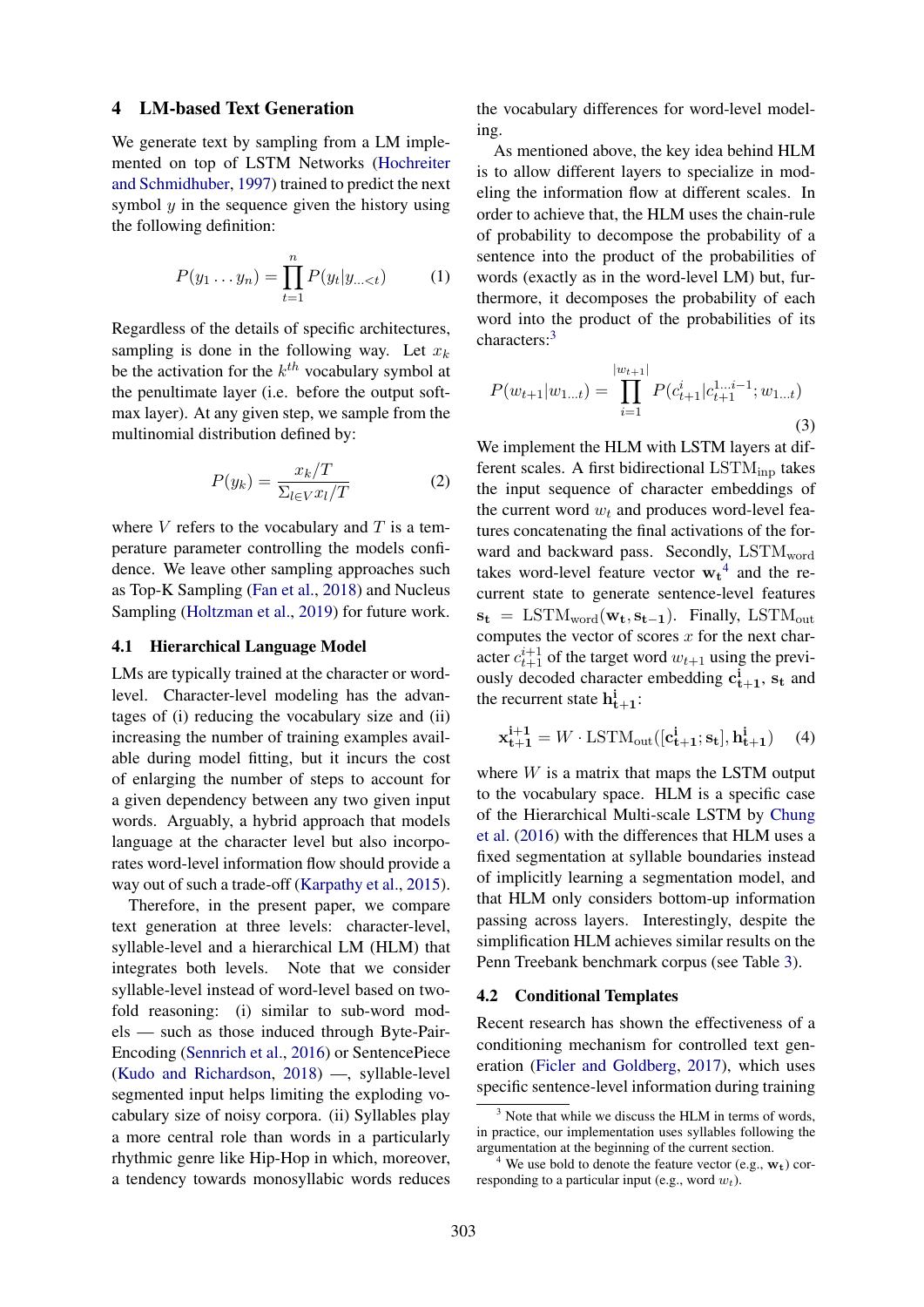<span id="page-3-0"></span>

| Model        | Parameters | <b>BPC</b> |
|--------------|------------|------------|
| HM-LSTM      | <b>NA</b>  | 1.23       |
| <b>GHRNN</b> | 10.5M      | 1.225      |
| 2-layer LSTM | 7.6M       | 1.275      |
| HI M         | 7.5M       | 1.233      |

Table 3: A comparison of the proposed architecture with respect to a non-hierarchical deep character-level LSTM (2-later LSTM) and related hierarchical architectures on the Penn Treebank benchmark. Results correspond to bits-per-character (BPC). HM-LSTM corresponds to the Hierarchical Multiscale LSTM by [Chung](#page-8-16) [et al.](#page-8-16) [\(2016\)](#page-8-16). GHRNN corresponds to the Gated Hierarchical RNN by [Choi et al.](#page-8-17) [\(2018\)](#page-8-17).

(e.g. tense, mood, sentiment or formal/informal style) to bias the generation towards text that reflects such conditions. Formally, such conditional information is encoded using condition embeddings and is fed into the LMs through vector concatenation. More formally, let  $c$  be a given condition with  $N_c$  assignments. For each c we allocate an embedding matrix  $C_c \in \mathbb{R}^{N_c \times d}$ . During training, each model input embedding is concatenated with a vector of condition embeddings  $c = [c_1; \dots; c_m]$  representing the conditional information corresponding to the input sentence.

We deploy such conditioning mechanism in the form of *conditional templates* to the task of generating Hip-Hop lyrics. The idea behind conditional templates is to leverage the training material to bias the generation towards more realistic output. Consider the task of generating a verse consisting of  $m$  lines of Hip-Hop. In such a case, we sample a verse from the training corpus consisting of  $m$  lines and apply the corresponding conditions to a conditionally trained LM. The next question is what sentence-level information can be easily extracted and used to improve the quality and realism of the output. In the case of Hip-Hop, we focus on two formal characteristics that most typically represent Hip-Hop lyrics: *rhythm* and *rhyme* [\(Condit-](#page-8-18)[Schultz,](#page-8-18) [2017\)](#page-8-18).

Rhythm in Hip-Hop is characterized by a strict alignment between beat and stress with high correspondence between syntactic units and measures and a relatively stable ratio of number of syllables per beat [\(Adams,](#page-8-19) [2009\)](#page-8-19). In order to approxi-mate this stylistic feature<sup>[5](#page-3-1)</sup>, we condition our LMs

on a measure of verse length. In particular, we count the number of syllables of each line in the verse and bucket them according to the following ranges:  $< 10$ ,  $(10 - 15)$ ,  $(15 - 20)$  and  $> 20$ .

Rhyme Hip-Hop employs liberal rhyme patterns in terms of placement — e.g., off-beat, syncopated rhyme, etc. — and often relies on imperfect matches (e.g. slant rhyme [Adams,](#page-8-19) [2009\)](#page-8-19). To mimic such rhyming style, we condition LMs on phonological endings, which we define, in alignment with a loose notion of rhyme, as the syllabic nucleus of the last stressed syllable followed by the syllabic nuclei of any following syllables. For example, the rhyme-based condition corresponding to the line 'unite around the corner' is AO1-ERO — i.e. the ARPABET representations corresponding to the stressed syllabic nuclei of 'cor-' and '-ner'.[6](#page-3-2) Such a representation is then shared with other rhyming words such as 'daughter' or 'offer'. A successfully trained conditional LM can thus generate rhymes when the same phonological condition is passed to the networks for two consecutive lines. Similarly, templates from the corpus contain rhyming schemes and patterns (such as AABB, ABAB, etc.) that the conditional models can exploit for a more realistic effect. Table [4](#page-4-0) shows example generations from conditional models at all three considered scales.

#### 4.3 Model Training Details

We implement all models in PyTorch [\(Paszke](#page-9-7) [et al.,](#page-9-7) [2017\)](#page-9-7), with the following parametrizations. Input and condition embedding layers have dimensionality of 100. Non-hierarchical models have 2 hidden LSTM layers with 640 units per layer. By definition the HLM has 2 LSTM layers in addition to the bidirectional LSTM layer that computes character-level word embeddings. For replication purposes, our implementation is available online.<sup>[7](#page-3-3)</sup>

<span id="page-3-1"></span><sup>&</sup>lt;sup>5</sup> The approximation lies in the fact that we ignore stress patterns in the template source. Initially, we exper-

imented with conditioning on line-level stress patterns extracted through a cluster analysis but found the approach inconclusive. The difficulty stems from the fact that Hip-Hop artists commonly shift the word stress in order to align it to the underlying beat, and such misalignment cannot be recovered based on only text.

<span id="page-3-2"></span><sup>&</sup>lt;sup>6</sup> We focus on generating rhyming in verse-final position, which represents the most abundant type. We extract a total of 430 such phonological endings in our corpus, from which only 270 involve an actual rhyme in the training corpus. Interestingly, however, we observed that the conditional models generalize so as to generate rhymes on phonological endings that have not been seen during training.

<span id="page-3-3"></span> $7 \text{ Code can found in the following url `https://www.`$  $7 \text{ Code can found in the following url `https://www.`$ [github.com/emanjavacas/hierarchical-lm](https://www.github.com/emanjavacas/hierarchical-lm).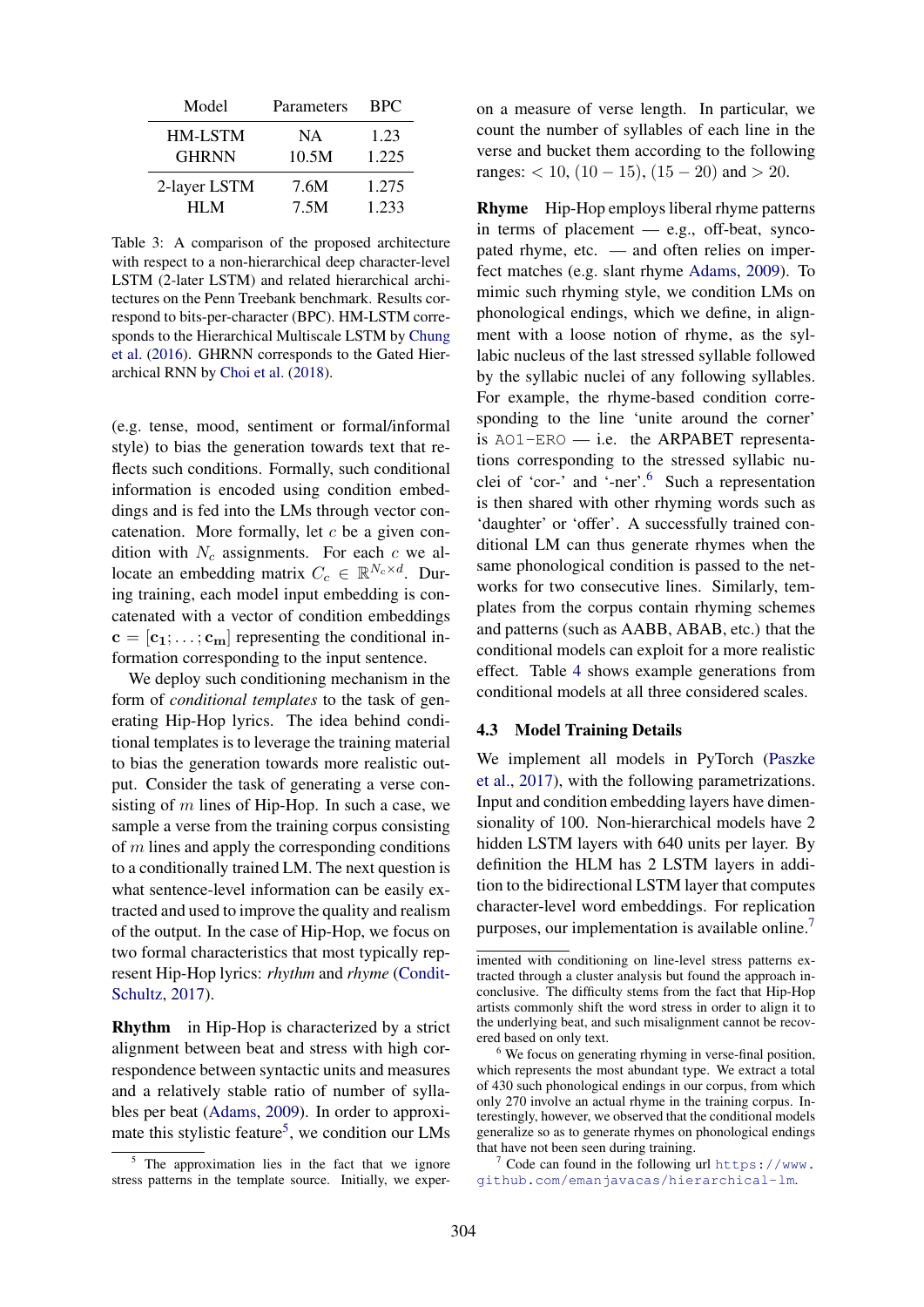<span id="page-4-0"></span>

| "I Like It Like That" (by Hot Chelle Rae)     |          | <b>Character-level Model</b>                        |
|-----------------------------------------------|----------|-----------------------------------------------------|
| I like it like that! Hey windows down         | AW1      | $10-15$ Now baby get the fuck out, check it out     |
| Chillin with the radio on                     | AA1 <10  | I be on top                                         |
| I like it like that! Damn, the sun's so hot   | AA1      | $10-15$ I'll make some money what the fuck is       |
|                                               |          | goin' on                                            |
|                                               |          |                                                     |
| "Nothing to worry about" (by Peter Bjorn)     |          | <b>Syllable-level Model</b>                         |
| C'mon everybody let's all get down, let's all | AW1 > 20 | We gon' shut'em down, if you wanna get              |
| get down, let's all get down                  |          | down, don't fuck around                             |
| I've got nothin' to worry about               |          | AW1 $10-15$ On the real, it's how it's goin' down   |
| C'mon everybody let's all get down, let's all | AW1 > 20 | I'm trying to get this money right, you             |
| get down, let's all get down                  |          | got to eat right now                                |
|                                               |          |                                                     |
| "Lil like bic" (by Rae Sremmurd)              |          | <b>Hierarchical Model</b>                           |
| Who said they got that stanky loud? I wanna   |          | IH1 $10-15$ Don't act like you ain't ready for this |
| smell it                                      |          |                                                     |
| You say you run your fuckin' town, I let you  | IH1      | $10-15$ I never created this shit                   |
| tell it                                       |          |                                                     |
| Who really run the underground? I wanna       | UW1      | $10-15$ You don't understand, it's all about you    |
| meet you                                      |          |                                                     |
| I'm really tryna bite the style, you know we  | UW1      | $10-15$ Try to maintain, you know the rules         |
| see you                                       |          |                                                     |

Table 4: Generated samples following the conditional templating approach. Left: the original snippet from which the template was extracted. Middle: Condition values extracted from the source text (phonological ending using the 2-letter ARPABET phoneset and the bucketed length in number of syllables). Right: generated text.

<span id="page-4-1"></span>

| Scale      | Conditional | Parameters | Result |
|------------|-------------|------------|--------|
| Character  |             | 12.6M      | 1.65   |
| Character  |             | 12.9M      | 1.55   |
| Syllable   |             | 29.8M      | 46.12  |
| Syllable   |             | 29.9M      | 33.43  |
| <b>HLM</b> |             | 14.M       | 1.38   |
| HI M       |             | 14.9M      | 1.27   |

Table 5: Model details. In agreement with the literature, the results correspond to perplexity for syllablelevel models and bits per character (BPC) for characterlevel models.

We trained all models with a cross-entropy objective targeted at predicting the next symbol in the sequence. Parameter optimization was done using the Adam optimizer [\(Kingma and Ba,](#page-8-20) [2015\)](#page-8-20) with default hyperparameters. Models are regularized using dropout [\(Srivastava et al.,](#page-9-8) [2014\)](#page-9-8) on the input embeddings, variational dropout [\(Gal and Ghahra](#page-8-21)[mani,](#page-8-21) [2016\)](#page-8-21) on hidden recurrent layers, and default L2 penalty on model parameters. Finally, we stop training based on an early-stopping criterion computed after each epoch on held-out data. Table [5](#page-4-1) shows total number model parameters and development perplexity per configuration.

# 5 Evaluation

Our first evaluation concerns the quality of the Hip-Hop snippets generated by each of the six architectures (three modeling scales, each with a conditioned variant). We focus on the effectiveness of the conditional template approach and hierarchical modeling. Evaluating artistic text generation poses additional challenges, mostly due to the absence of reference text against which a model output can be compared. While some authors rely on questionnaires addressing poetic properties of interest (e.g., "poeticness", "grammaticality", "meaningfulness") for evalua-tion (Das and Gambäck, [2014\)](#page-8-22), we instead turn to a Turing-like setup that allowed us to crowdsource a large-scale pool of user authenticity judgments. In order to encourage user participation, we implemented a serious game where participants were shown Hip-Hop samples of lengths of 3 to 4 lines and were tasked to guess whether the dis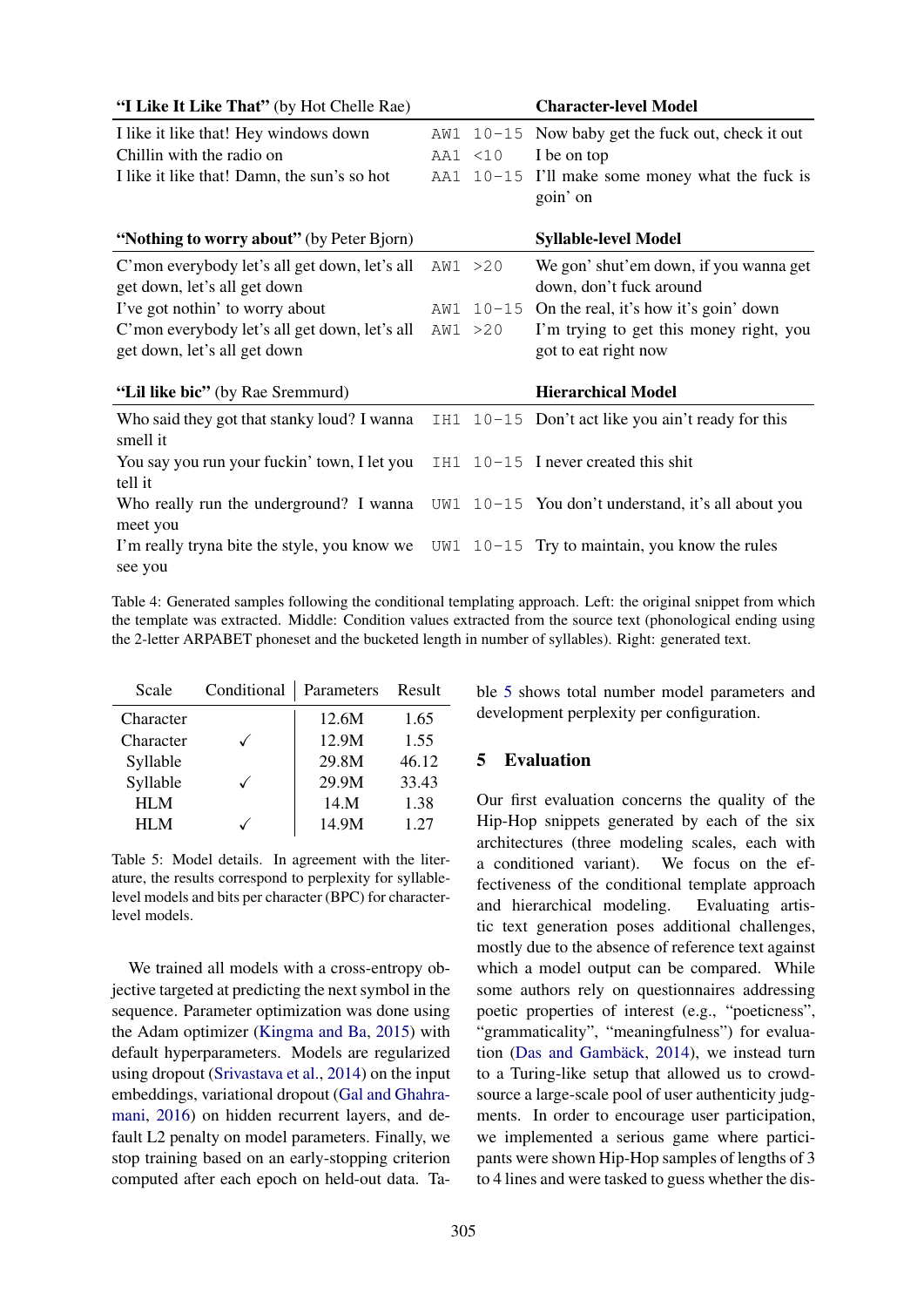played text was generated or real in 15 seconds.<sup>[8](#page-5-0)</sup> Participants were motivated by being shown feedback immediately after each answer. Furthermore, the game entered a "sudden-death" phase after the first ten guesses, in which a wrong answer would finish the game. Finally, a leader-board was kept visible, showing the scores of the ten best performing participants. The resulting dataset underlying the present evaluation comprises 3,620 guesses by 670 participants.

In order to leverage the collected evaluations, we model guessing behavior using a Logistic Regression model (implemented in brms, Bürkner [and others,](#page-8-23) [2017\)](#page-8-23), taking into account userspecific variability through the inclusion of varying intercepts (i.e. for each participant, we use a unique intercept parameter). Our evaluation strategy contrasts with similar approaches in the liter-ature — (e.g. [Netzer et al.,](#page-9-9)  $2009$ ) — which typically only provide raw empirical, single point estimates. Regularized estimates obtained from using a varying intercepts model provide more accurate estimates for individual user intercepts, enabling predictions about future behavior that are less prone to both over- and underfitting (cf. [McEl](#page-9-10)[reath,](#page-9-10) [2015\)](#page-9-10). Additionally, the interaction between generation scale and conditioning are modeled as fixed effects.

As shown in Figure [1,](#page-5-1) hierarchical modeling outperforms both character and syllable-level models in the unconditioned setup, with the median guessing accuracy dropping to 54.6%. Moreover, conditional templates push guessing accuracy further down for all models, with HLM and syllable-level achieving a median accuracy of 51.9% and 49.4%, respectively. Interestingly, the effect of the conditional templates differs across models. The smallest effect is observed for the hierarchical model (decrease of 2.6 points), followed by the character-level model (decrease of 6.7 points), while the effect on syllablelevel model corresponds to a decrease of 13.4 points. The relatively high impact of conditioning on syllable-level generation contrasts sharply with the much smaller improvement on both characterlevel and HLM.

On first sight, this result seems to suggest that conditioning is more effective at higher modeling levels, perhaps hinting at optimization incompat-

<span id="page-5-1"></span>

Figure 1: Results of crowd-sourced evaluation. Displayed results correspond to the full posterior predictive distributions of a logistic regression model, with (the interaction between) conditioning and generation scale as fixed effects, and participants as varying intercepts. For explanation purposes, median and 80% credible intervals are highlighted.

ibilities between sentence-level conditioning and character-level training objectives. Though, in order to better understand this result, we pursue the following two questions. First, why are conditional templates much more effective at a higherlevel scale (i.e., syllable-level)? Second, what textual properties characterize text generated by different models, and can explain the better performance of the hierarchical model in particular?

# <span id="page-5-2"></span>5.1 Modeling scale and conditioning

To better understand the divergent effectiveness of conditioning at different scales, we investigate to what extent different models succeed at generating text that matches the conditions required by the template. Note that the benefits of a conditioned model might not be restricted to a model's ability to fulfill the target template conditions—for example, rhyme and rhythm information results in a better fit to the data as shown in Table [5.](#page-4-1) However, successfully replicating formal structures seen in the training data ensures a level of realism by definition and thus can be interpreted as an, at least partial, explanation for the observed differences in performance.

In order to quantify the ability of models to successfully generate the requested templates, we generate a dataset of lines exploring the space of possible templates. For each of the 2150 combinations (430 rhyming conditions by 5 length buck-

<span id="page-5-0"></span><sup>8</sup> Generated text was sampled at random from one of the six models.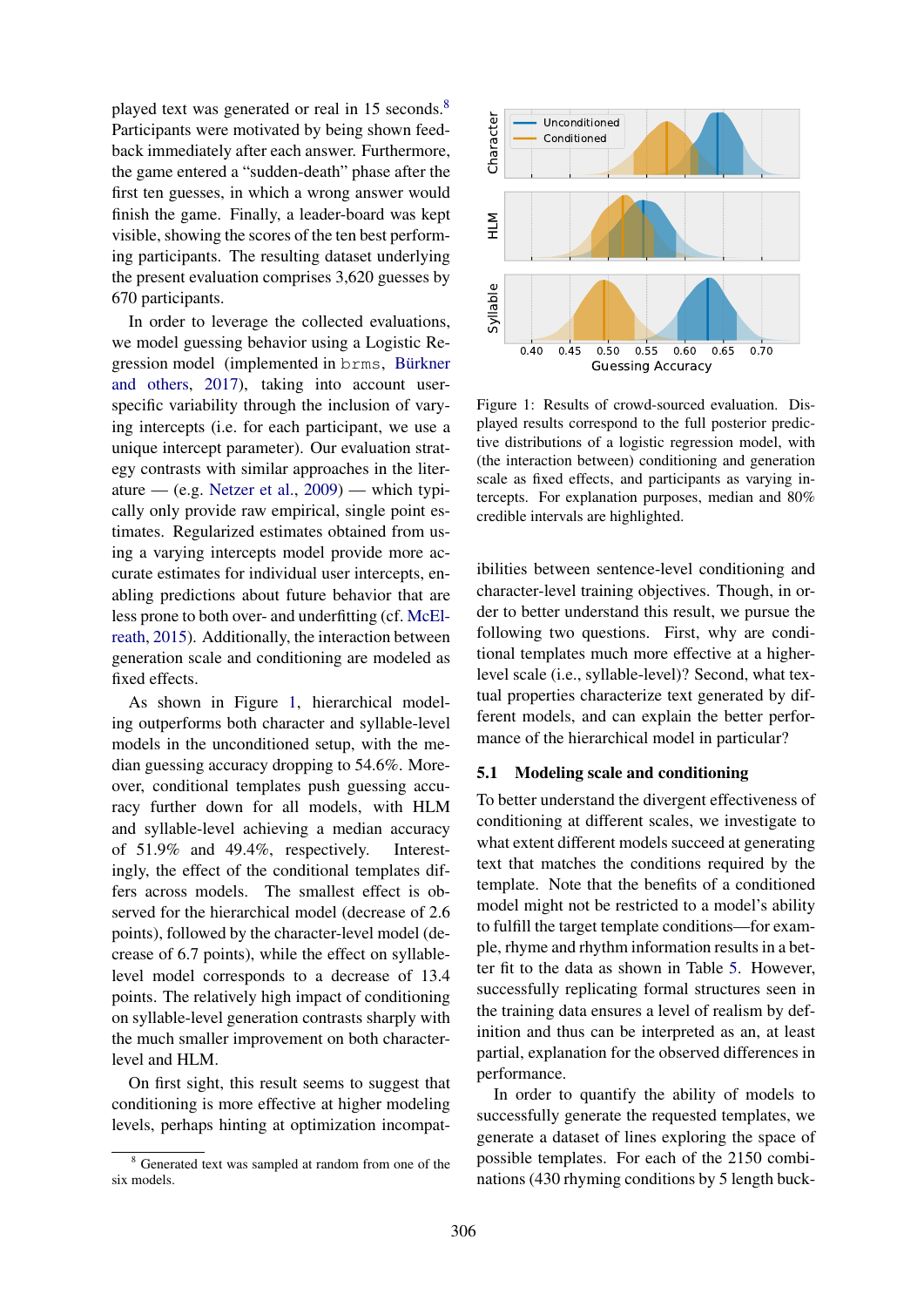ets), we sample 1000 lines. We then syllabify each of the lines using the same pre-processing pipeline described in Section [3.](#page-1-4) Subsequently, rhyme generation accuracy (Acc) can be quantified by the proportion of generated lines with the expected phonological ending. Moreover, we also quantify rhyme diversity  $(H)$  — i.e. the entropy of the distribution of successfully generated rhyme words. Finally, in order to quantify the ability to meet target verse length, we compute the average difference in syllables between the generated verse length and corpus-level average length per bucket (Diff).

The results in Table [6](#page-6-0) show that syllable-level is, in fact, most accurate and diverse at generating rhyme by a large extent. The HLM achieves higher accuracy than the character-level but similar diversity. Overall, rhyme diversity is notably lower in generated text than in real text  $(H =$ 1.669), a result that is in agreement with the expectations. In terms of rhythm, we observe a different picture: the character-level model generates lines much closer to the observed data than both HLM and syllable-level. From the last two, the HLM improves over syllable-level but both tend to produce shorter lines.

These results seem to suggest that characterlevel RNNs excel at modeling surface-level information responsible for estimating the current number of processed symbols, and can thus very accurately replicate the verse lengths observed in the training data. Moreover, it seems that the syllablelevel model can derive a more substantial improvement from the conditional templates because rhyming patterns have an arguably more prominent impact on the perceived realism — however, we will leave an analysis of perceived realism for future work. Finally, it appears that in terms of conditioning, our hierarchical model does not succeed in exploiting the best of both worlds.

### 5.2 Modeling scale and text quality

We now turn to characterize the effect of modeling text at different scales as well as, more specifically, what textual properties single out hierarchically generated text. In order to approach this question, we utilize the unconditioned output from the main experiment and conduct a feature analysis across the following linguistic levels:

Prosody We quantify *rhyme* as the proportion of rhyming lines in the snippet, *assonance* as the proportion of the most frequent stressed syllable

<span id="page-6-0"></span>

| Condition                                                                                                                                                              |  | Char HLM Syll |  |
|------------------------------------------------------------------------------------------------------------------------------------------------------------------------|--|---------------|--|
| Rhyme $\begin{array}{c cc}\n\text{Acc} & 28.37 & 36.29 & 61.75 \\ \text{H} & 0.861 & 0.836 & 1.077 \\ \text{Rhythm} & \text{Diff} & 0.09 & -1.59 & -2.59\n\end{array}$ |  |               |  |
|                                                                                                                                                                        |  |               |  |
|                                                                                                                                                                        |  |               |  |

Table 6: Effects of conditioning on model scale. The rhyme diversity (H) as observed in the training corpus for a sample of comparable size equals 1.669.

nucleus over total number of syllables, and *alliteration* as the proportion of consecutive words with equal consonant onset.

Morphology We approximate the morphological complexity of the text with the average *wordlength* in syllables.

Lexical level *lexical diversity* is measured using entropy based on overall word distributions. Moreover, we also quantify the proportion of consecutive *word repetitions*, which represent a common artifact in LM-based text generation [\(Holtz](#page-8-14)[man et al.,](#page-8-14) [2019\)](#page-8-14).

Syntax We approximate syntactic complexity based on the average *mean tree depth* from the corresponding dependency parse trees of the snippet lines. Parse trees are extracted using the de-pendency parser provided by AllenNLP<sup>[9](#page-6-1)</sup> based on [Dozat and Manning](#page-8-24) [\(2016\)](#page-8-24) and trained on the PTB3.0 corpus.

Based on such features, we fit a Random Forest to classify the model underlying the corresponding text snippet. We resort to the machine learning library scikit-learn [\(Pedregosa et al.,](#page-9-11) [2011\)](#page-9-11) for the implementation and extract feature importance scores following the feature permutation approach detailed in [Parr et al.](#page-9-12) [\(2018\)](#page-9-12). Furthermore, in order to extract feature-class associations (i.e., which class each feature is mostly predictive of) odds-ratios are computed based on a linear model taking character-level as reference class. The resulting Random Forest achieves 91.7 outof-bag accuracy, which provides certainty that the feature-set has sufficiently large coverage.

Figure [2](#page-7-0) ranks features by importance scores. As we can see, word-length is by far the strongest predictor. The feature is most strongly associated with HLM and slightly less with syllable-level modeling. Following word-length, we encounter syntax (mean tree-depth) and lexical diversity, which again are mostly associated with HLM with odds-ratios in favour of HLM amounting to

<span id="page-6-1"></span><sup>9</sup> <https://www.allennlp.org/models>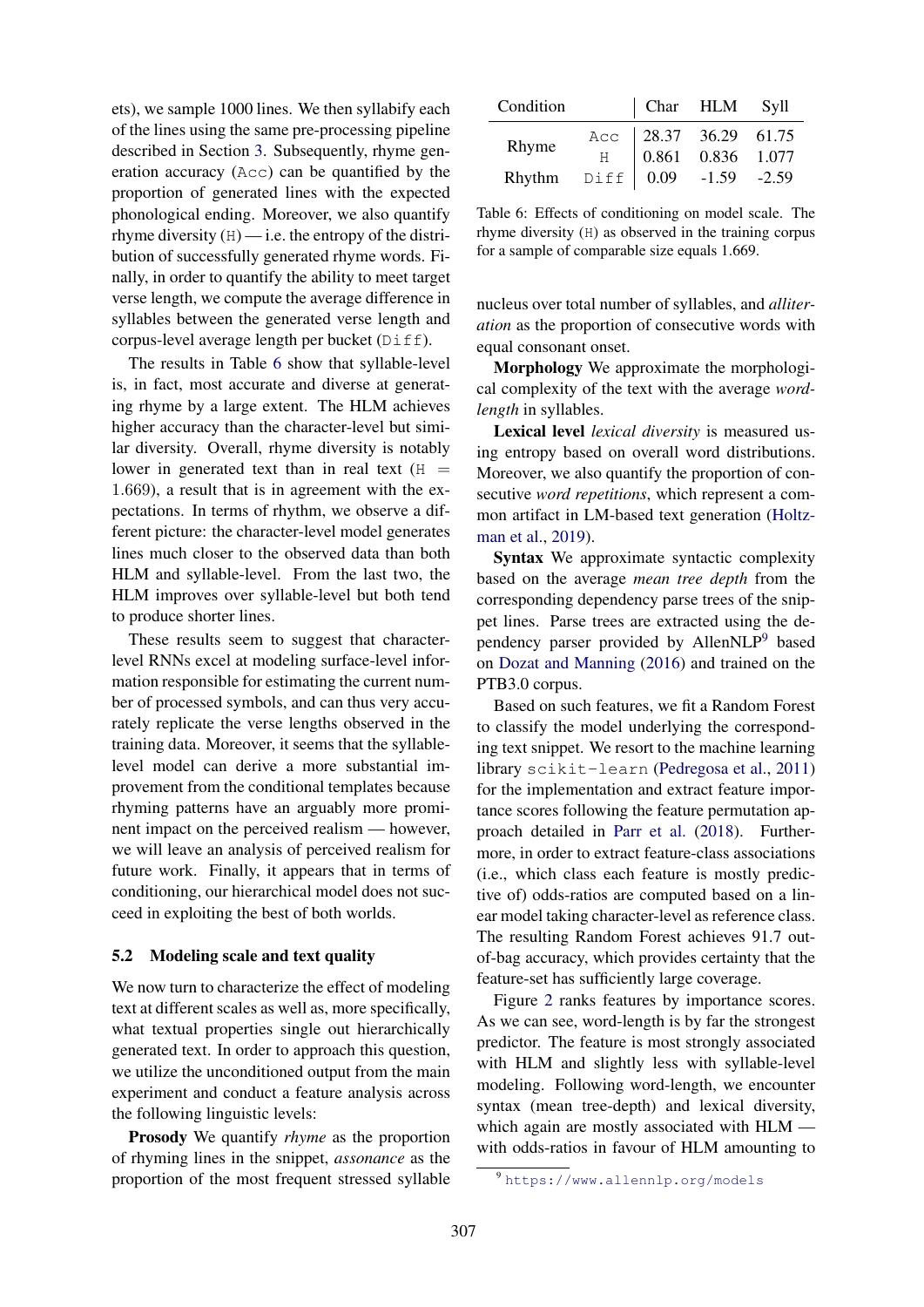<span id="page-7-0"></span>

Figure 2: Feature importance analysis based on a Random Forest classifier trained to predict modeling scale.

3.8 and 2.4, respectively. Furthermore, prosodic features — in particular assonance — play a role in distinguishing character-level output from the other models. Finally, word repetition and rhyme density show near-zero importance scores.

Based on the present feature analysis, it can be inferred that one of the main advantages of hierarchical modeling relates to increased lexical diversity, which is further boosted by the ability to generate longer and more morphologically complex words. On the other hand, character-level modeling seems to be better characterized by surfacelevel prosodic features (in particular assonance). This analysis would connect with the interpretation advanced in Section [5.1,](#page-5-2) in which characterlevel modeling was shown to provide an accurate replication of a related surface-level textual property: rhythm as captured by verse length.

# 6 Discussion & Conclusion

Based on a large-scale evaluation involving hundreds of participants and authenticity judgments, we have shown that the modeling scale influences the quality of generated Hip-Hop lyrics. A feature analysis shows that hierarchically generated text displays morphologically and syntactically more complex output as well as higher lexical diversity. All such properties may help explain the better scores achieved by the hierarchical model in the absence of conditioning.

Furthermore, the proposed end-to-end approach to enforce formal structure in texts has similarly proved efficient. It reduces the human guessing accuracy of all models and is particularly efficient in the case of syllable-level modeling. Moreover, our analysis of the interplay between modeling scale and conditioning showed that syllable-level modeling displays much greater ability to exploit rhyme templates than the other lower-scale modeling variants. This advantage can help to explain the more pronounced effect of conditional templates on syllable-level modeling when considering that rhyme patterns contribute arguably more strongly to the realism of a generated snippet.

And yet, character-level modeling scored much better than the other models at generating the requested verse lengths and was shown to be positively associated with prosodic features such as assonance by the feature analysis. Both results thus seem to suggest that character-level modeling has an edge at capturing surface-level information. The overall lower performance of the characterlevel model implies, however, that such an advantage does not translate in improved realism as perceived by the participants.

Finally, the evaluation shows that despite the already mentioned advantages of hierarchical modeling, the effects of conditional templates did not compound in this case. This result is somewhat discouraging, since the primary motivation of hierarchical modeling is to overcome deficiencies of both character and word-level modeling. The analysis in Section [5.1](#page-5-2) shows that our implementation of the conditioned HLM scores in between the other two models. Future research might be able to overcome this drawback by carefully designing adaptive mechanisms that let the model decide to which layer in the hierarchy a particular type of sentence-level conditional embedding should be fed.

# 7 Future Work

Our study suggests several directions for future work. The most urgent issue, briefly touched upon above, concerns an investigation of improved hierarchical architectures that can exploit conditioning information better than either character-level and word-level models in isolation. Moreover, the positive results obtained for the hierarchical model in isolation encourage scaling up the modeling hierarchy, investigating the inclusion of higher scales such as stanza and document level. Furthermore, while we have only considered templates covering formal aspects of the text, the same approach can be extended to include content features such as keyword or stanza-level topic information. Finally, in this study, we have restricted ourselves to relatively short snippets of text, but future work should move on and consider an evaluation on more substantial text portions.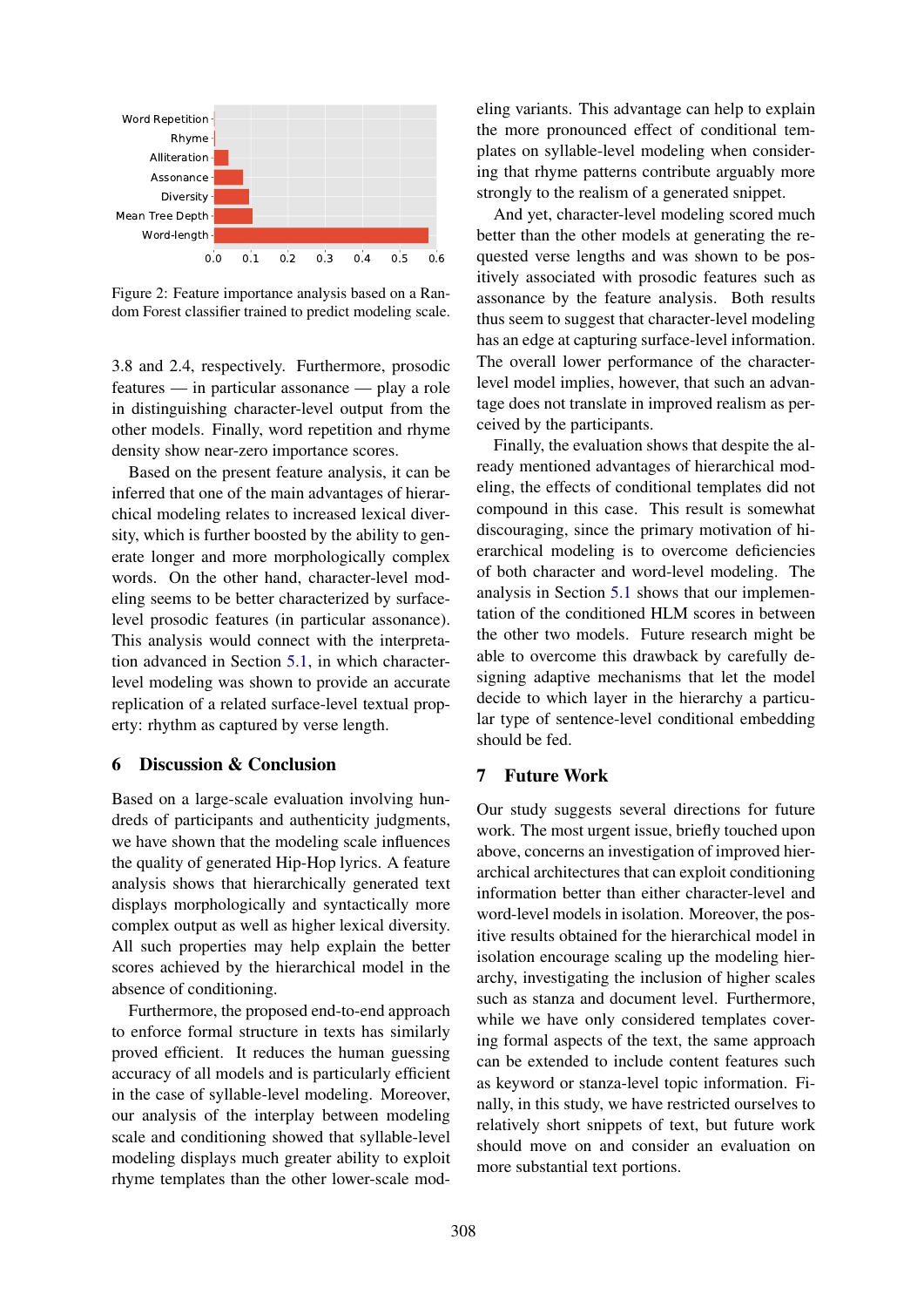#### References

- <span id="page-8-19"></span>Kyle Adams. 2009. On the metrical techniques of flow in rap music. *Music Theory Online*, 15(5).
- <span id="page-8-7"></span>Gabriele Barbieri, Franois Pachet, Pierre Roy, and Mirko Degli Esposti. 2012. Markov Constraints for Generating Lyrics with Style. In *Ecai*, volume 242, pages 115–120.
- <span id="page-8-23"></span>Paul-Christian Bürkner and others. 2017. brms: An R package for Bayesian multilevel models using Stan. *Journal of Statistical Software*, 80(1):1–28.
- <span id="page-8-17"></span>Iksoo Choi, Jinhwan Park, and Wonyong Sung. 2018. Character-level Language Modeling with Gated Hierarchical Recurrent Neural Networks. *Proc. Interspeech 2018*, pages 411–415.
- <span id="page-8-16"></span>Junyoung Chung, Sungjin Ahn, and Yoshua Bengio. 2016. Hierarchical multiscale recurrent neural networks. *arXiv preprint arXiv:1609.01704*.
- <span id="page-8-18"></span>Nathaniel Condit-Schultz. 2017. [MCFlow: A Digital](https://doi.org/10.18061/emr.v11i2.4961) [Corpus of Rap Transcriptions.](https://doi.org/10.18061/emr.v11i2.4961) *Empirical Musicology Review*.
- <span id="page-8-22"></span>Amitava Das and Bjrn Gambäck. 2014. Poetic Machine: Computational Creativity for Automatic Poetry Generation in Bengali. In *ICCC*, pages 230– 238.
- <span id="page-8-24"></span>Timothy Dozat and Christopher D Manning. 2016. Deep biaffine attention for neural dependency parsing. *arXiv preprint arXiv:1611.01734*.
- <span id="page-8-13"></span>Angela Fan, Mike Lewis, and Yann Dauphin. 2018. [Hierarchical Neural Story Generation.](https://www.aclweb.org/anthology/P18-1082) In *Proceedings of the 56th Annual Meeting of the Association for Computational Linguistics (Volume 1: Long Papers)*, pages 889–898, Melbourne, Australia. Association for Computational Linguistics.
- <span id="page-8-2"></span>Jessica Ficler and Yoav Goldberg. 2017. [Controlling](http://www.aclweb.org/anthology/W17-4912) [Linguistic Style Aspects in Neural Language Gen](http://www.aclweb.org/anthology/W17-4912)[eration.](http://www.aclweb.org/anthology/W17-4912) In *Proceedings of the Workshop on Stylistic Variation*, pages 94–104, Copenhagen, Denmark. Association for Computational Linguistics.
- <span id="page-8-21"></span>Yarin Gal and Zoubin Ghahramani. 2016. A theoretically grounded application of dropout in recurrent neural networks. In *Advances in neural information processing systems*, pages 1019–1027.
- <span id="page-8-3"></span>Marjan Ghazvininejad, Xing Shi, Yejin Choi, and Kevin Knight. 2016. [Generating Topical Poetry.](https://aclweb.org/anthology/D16-1126) In *Proceedings of the 2016 Conference on Empirical Methods in Natural Language Processing*, pages 1183–1191, Austin, Texas. Association for Computational Linguistics.
- <span id="page-8-6"></span>Hugo Gonçalo Oliveira. 2017. [A Survey on Intelli](https://doi.org/10.18653/v1/W17-3502)[gent Poetry Generation: Languages, Features, Tech](https://doi.org/10.18653/v1/W17-3502)[niques, Reutilisation and Evaluation.](https://doi.org/10.18653/v1/W17-3502) In *Proceedings of the 10th International Conference on Natural Language Generation*, pages 11–20. Association for Computational Linguistics.
- <span id="page-8-12"></span>Sepp Hochreiter and Jürgen Schmidhuber. 1997. Long Short-Term Memory. *Neural Computation*, 9(8):1735–1780.
- <span id="page-8-14"></span>Ari Holtzman, Jan Buys, Maxwell Forbes, and Yejin Choi. 2019. The curious case of neural text degeneration. *arXiv preprint arXiv:1904.09751*.
- <span id="page-8-8"></span>Jack Hopkins and Douwe Kiela. 2017. [Automatically](https://doi.org/10.18653/v1/P17-1016) [Generating Rhythmic Verse with Neural Networks.](https://doi.org/10.18653/v1/P17-1016) In *Proceedings of the 55th Annual Meeting of the Association for Computational Linguistics (Volume 1: Long Papers)*, pages 168–178. Association for Computational Linguistics.
- <span id="page-8-5"></span>Glorianna Jagfeld, Sabrina Jenne, and Ngoc Thang Vu. 2018. [Sequence-to-Sequence Models for Data](https://www.aclweb.org/anthology/W18-6529)[to-Text Natural Language Generation: Word- vs.](https://www.aclweb.org/anthology/W18-6529) [Character-based Processing and Output Diversity.](https://www.aclweb.org/anthology/W18-6529) In *Proceedings of the 11th International Conference on Natural Language Generation*, pages 221–232, Tilburg University, The Netherlands. Association for Computational Linguistics.
- <span id="page-8-0"></span>Andrej Karpathy. 2016. The Unreasonable Effectiveness of Recurrent Neural Networks.
- <span id="page-8-4"></span>Andrej Karpathy, Justin Johnson, and Li Fei-Fei. 2015. Visualizing and understanding recurrent networks. *arXiv preprint arXiv:1506.02078*.
- <span id="page-8-1"></span>Chlo Kiddon, Luke Zettlemoyer, and Yejin Choi. 2016. [Globally Coherent Text Generation with Neural](https://doi.org/10.18653/v1/D16-1032) [Checklist Models.](https://doi.org/10.18653/v1/D16-1032) In *Proceedings of the 2016 Conference on Empirical Methods in Natural Language Processing*, pages 329–339, Austin, Texas. Association for Computational Linguistics.
- <span id="page-8-20"></span>Diederik P. Kingma and Jimmy Lei Ba. 2015. [Adam:](https://doi.org/http://doi.acm.org.ezproxy.lib.ucf.edu/10.1145/1830483.1830503) [a Method for Stochastic Optimization.](https://doi.org/http://doi.acm.org.ezproxy.lib.ucf.edu/10.1145/1830483.1830503) *International Conference on Learning Representations 2015*, pages 1–15.
- <span id="page-8-15"></span>Taku Kudo and John Richardson. 2018. Sentence-Piece: A simple and language independent subword tokenizer and detokenizer for Neural Text Processing. *arXiv preprint arXiv:1808.06226*.
- <span id="page-8-9"></span>Jey Han Lau, Trevor Cohn, Timothy Baldwin, Julian Brooke, and Adam Hammond. 2018. [Deep-speare:](http://aclweb.org/anthology/P18-1181) [A joint neural model of poetic language, meter and](http://aclweb.org/anthology/P18-1181) [rhyme.](http://aclweb.org/anthology/P18-1181) In *Proceedings of the 56th Annual Meeting of the Association for Computational Linguistics (Volume 1: Long Papers)*, pages 1948–1958. Association for Computational Linguistics.

<span id="page-8-11"></span>Kevin Lenzo. 2007. [The CMU pronouncing dictionary.](http://www.speech.cs.cmu.edu/cgi-bin/cmudict)

<span id="page-8-10"></span>Eric Malmi, Pyry Takala, Hannu Toivonen, Tapani Raiko, and Aristides Gionis. 2016. DopeLearning: A computational approach to rap lyrics generation. In *Proceedings of the 22nd ACM SIGKDD International Conference on Knowledge Discovery and Data Mining*, pages 195–204. ACM.